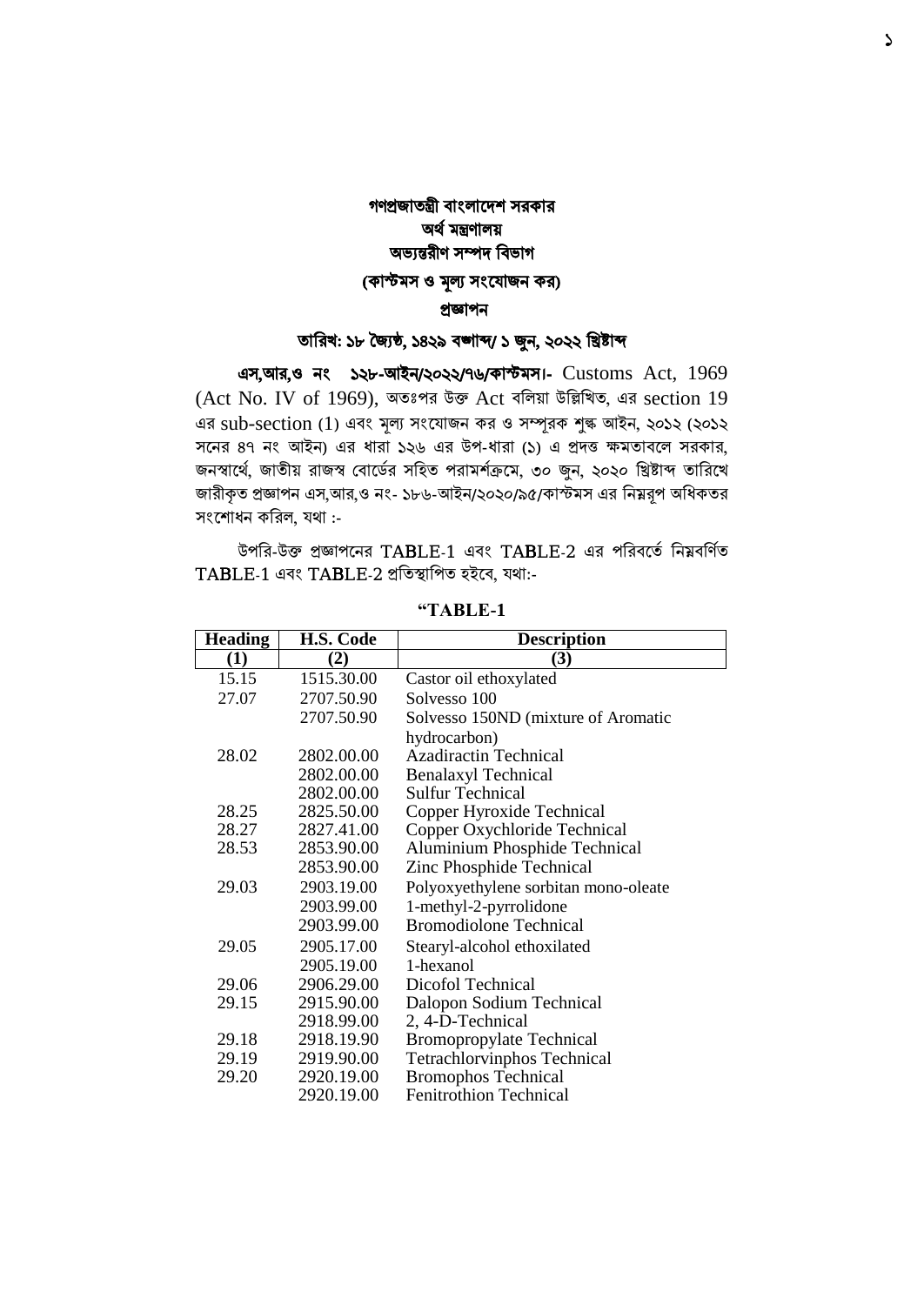| <b>Heading</b> | H.S. Code                | <b>Description</b>                           |
|----------------|--------------------------|----------------------------------------------|
| (1)            | (2)                      | (3)                                          |
|                | 2920.90.90               | <b>Diapesinon Technical</b>                  |
|                | 2920.90.90               | <b>Endosulfun Technical</b>                  |
|                | 2920.90.90               | Lambda cyhalothrin Technical                 |
|                | 2920.90.90               | Propargite Technical                         |
| 29.22          | 2922.50.00               | <b>Glyphosate Technical</b>                  |
|                | 2922.50.00               | Metiram Complex Technical                    |
| 29.24          | 2924.29.00               | <b>Acetachlor Technical</b>                  |
|                | 2924.29.00               | <b>Bromadiolone</b>                          |
|                | 2924.29.00               | <b>Butachlor Technical</b>                   |
|                | 2924.29.00               | Carbaryl Technical                           |
|                | 2924.29.00               | Metalaxyl Technical                          |
|                | 2924.29.00               | Propanil Technical                           |
|                | 2924.29.00               | Propoxur Technical                           |
| 29.27          | 2927.00.00               | <b>Bordeaux Mixture Technical</b>            |
| 29.26          | 2926.90.90               | Alpha Cypermethrin Technical                 |
|                | 2926.90.90               | Cypermethrin Technical                       |
|                | 2926.90.90               | Deltamethrin Technical                       |
|                | 2926.90.90               | <b>Es-Fenvalerate Technical</b>              |
|                | 2926.90.90               | <b>Fenvalerate Technical</b>                 |
| 29.29          | 2929.90.00               | <b>Cadusafos Technical</b>                   |
|                | 2929.90.00               | Comatetralyl Technical                       |
| 29.30          | 2930.20.00               | Cartap hydrocloride Technical                |
|                | 2930.30.00               | Thiram Technical                             |
|                | 2930.90.90               | <b>Acephate Technical</b>                    |
|                | 2930.90.90               | Cinosulfuran Technical                       |
|                | 2930.90.90               | Dimethoate Technical                         |
|                | 2930.90.90               | Dimethomorp Technical                        |
|                | 2930.90.90               | <b>Edifenphos Technical</b>                  |
|                | 2930.90.90               | <b>Ethion Technical</b>                      |
|                | 2930.90.90               | <b>Fenthion Technical</b>                    |
|                | 2930.90.90               | <b>Formothion Technical</b>                  |
|                | 2930.90.90               | <b>Malathion Technical</b>                   |
|                | 2930.90.90               | Oxydemeton methyl Technical                  |
|                | 2930.90.90               | <b>Phenthoate Technical</b>                  |
|                | 2930.90.90               | Profenfos Technical                          |
|                | 2930.90.90               | <b>Tetradifon Technical</b>                  |
|                | 2930.90.90               | <b>Thiomethoxon Technical</b>                |
|                | 2930.90.90               | Thiophanate-methyl Technical                 |
| 29.31          | 2931.90.00               | Fenbutatin Oxide Technical                   |
|                | 2931.90.00               | <b>Trichlorfen Technical</b>                 |
| 29.32          | 2932.20.00               | <b>Brodifacum Technical</b>                  |
|                | 2932.99.00               | <b>BPMC</b> Technical<br>Carbofuran 75 DB    |
|                | 2932.99.00               |                                              |
|                | 2932.99.00               | Carbofuran 85 DB<br>Carbofuran 98% Technical |
|                | 2932.99.00               | Carbosulfan Technical                        |
|                | 2932.99.00<br>2932.99.00 | <b>Cufraneb Technical</b>                    |
|                |                          |                                              |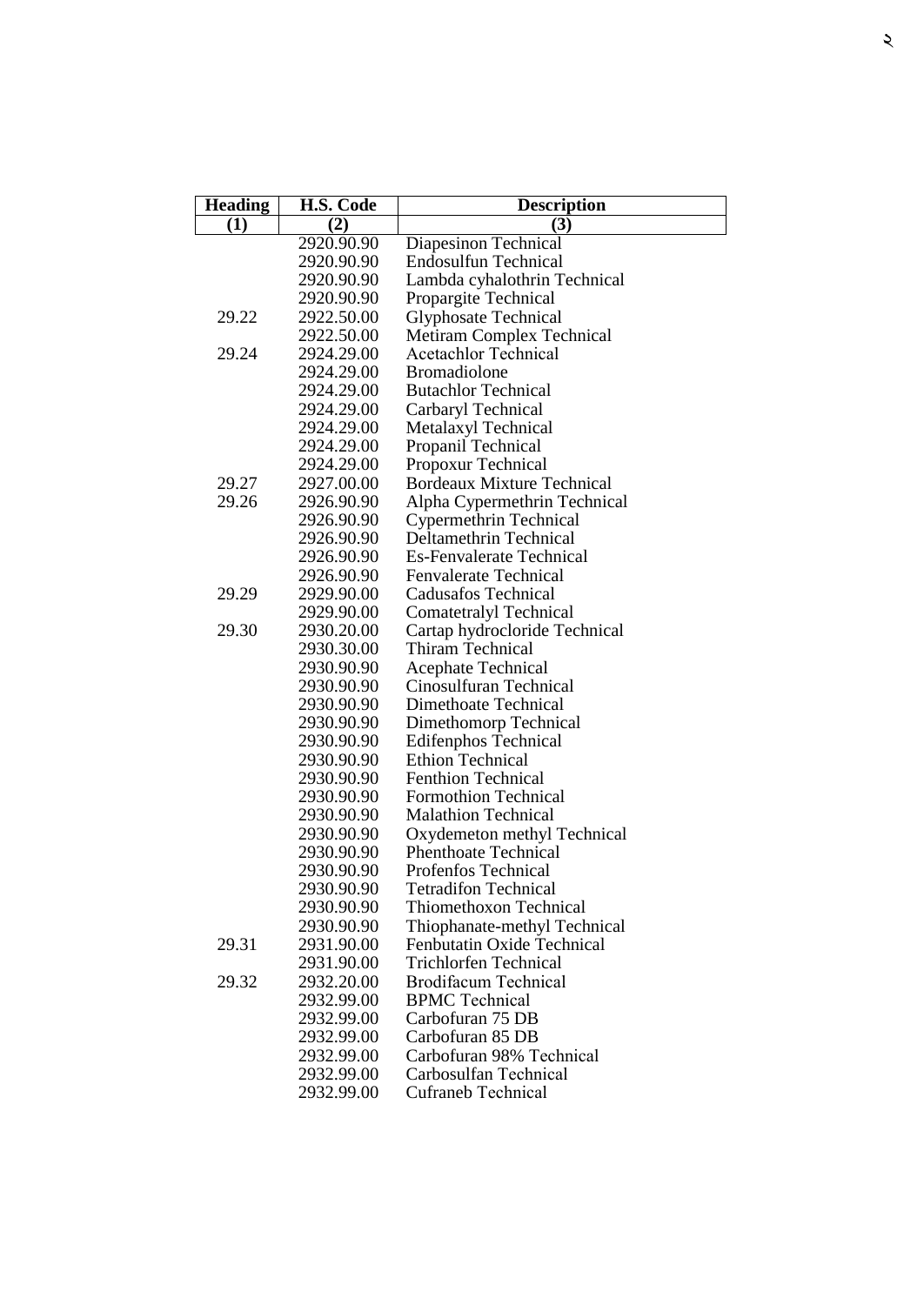| <b>Heading</b> | H.S. Code  | <b>Description</b>                  |
|----------------|------------|-------------------------------------|
| $\bf(1)$       | (2)        | (3)                                 |
|                | 2932.99.00 | <b>Emamectin Benzoate Technical</b> |
| 29.33          | 2933.29.00 | <b>Bifenthrin Technical</b>         |
|                | 2933.29.00 | Cyfluthrin Technical                |
|                | 2933.29.00 | <b>Etofenprox Technical</b>         |
|                | 2933.29.00 | Iprodione Technical                 |
|                | 2933.29.00 | <b>MIPC Technical</b>               |
|                | 2933.29.00 | <b>Pyroquinol Technical</b>         |
|                | 2933.39.00 | Chlorpyrifos Methyl Technical       |
|                | 2933.39.00 | Chlorpyriphos Technical             |
|                | 2933.39.00 | Fenpropathrin Technical             |
|                | 2933.39.00 | <b>Flocoumafen Technical</b>        |
|                | 2933.39.00 | Paraquat Technical                  |
|                | 2933.39.00 | Pretilachlor Technical              |
|                | 2933.39.00 | <b>Triadimenol Technical</b>        |
|                | 2933.49.00 | <b>Glufocinet Technical</b>         |
|                | 2933.69.00 | <b>Turbuthail Technical</b>         |
|                | 2933.91.00 | Carbendazim Technical               |
|                | 2933.99.00 | Cinmithylin Technical               |
|                | 2933.99.00 | Nitenpyram Technical                |
|                | 2933.99.00 | Quinalphos Technical                |
|                | 2933.99.00 | <b>Triadimefon Technical</b>        |
|                | 2933.59.90 | Diazinon Technical                  |
|                | 2933.59.90 | <b>Imidacloprid Technical</b>       |
|                | 2933.59.90 | Pirimicarb Technical                |
|                | 2933.59.90 | Pirimiphos methyl Technical         |
| 29.34          | 2934.99.90 | Anilphos Technical                  |
|                | 2934.99.90 | Carboxin Technical                  |
|                | 2934.99.90 | Carfentazon Ethyl Technical         |
|                | 2934.99.90 | <b>Dazomet Technical</b>            |
|                | 2934.99.90 | Difenoconazole Technical            |
|                | 2934.99.90 | <b>Oxadiazon Technical</b>          |
|                | 2934.99.90 | <b>Phosalone Technical</b>          |
|                | 2934.99.90 | Propiconazole Technical             |
|                | 2934.99.90 | Tridemorph Technical                |
| 29.35          | 2935.90.00 | Bensulfuran Methyl Technical        |
| 29.39          | 2939.80.00 | <b>Pymetrozine Technical</b>        |
| 29.42          | 2942.00.90 | <b>Fipronil Technical</b>           |
|                | 2942.00.90 | <b>Utprovelicarb Technical</b>      |
| 38.08          | 3808.91.10 | <b>Abamectin Technical</b>          |
|                | 3808.92.10 | <b>Azoxystrobin Technical</b>       |
| 38.23          | 3823.19.00 | <b>Mancozeb Technical</b>           |
|                | 3823.70.00 | Propineb Technical                  |

## **TABLE - 2**

| Heading | H.S.code    | <b>Description</b> |
|---------|-------------|--------------------|
|         | $\sim$<br>◢ | ັ                  |